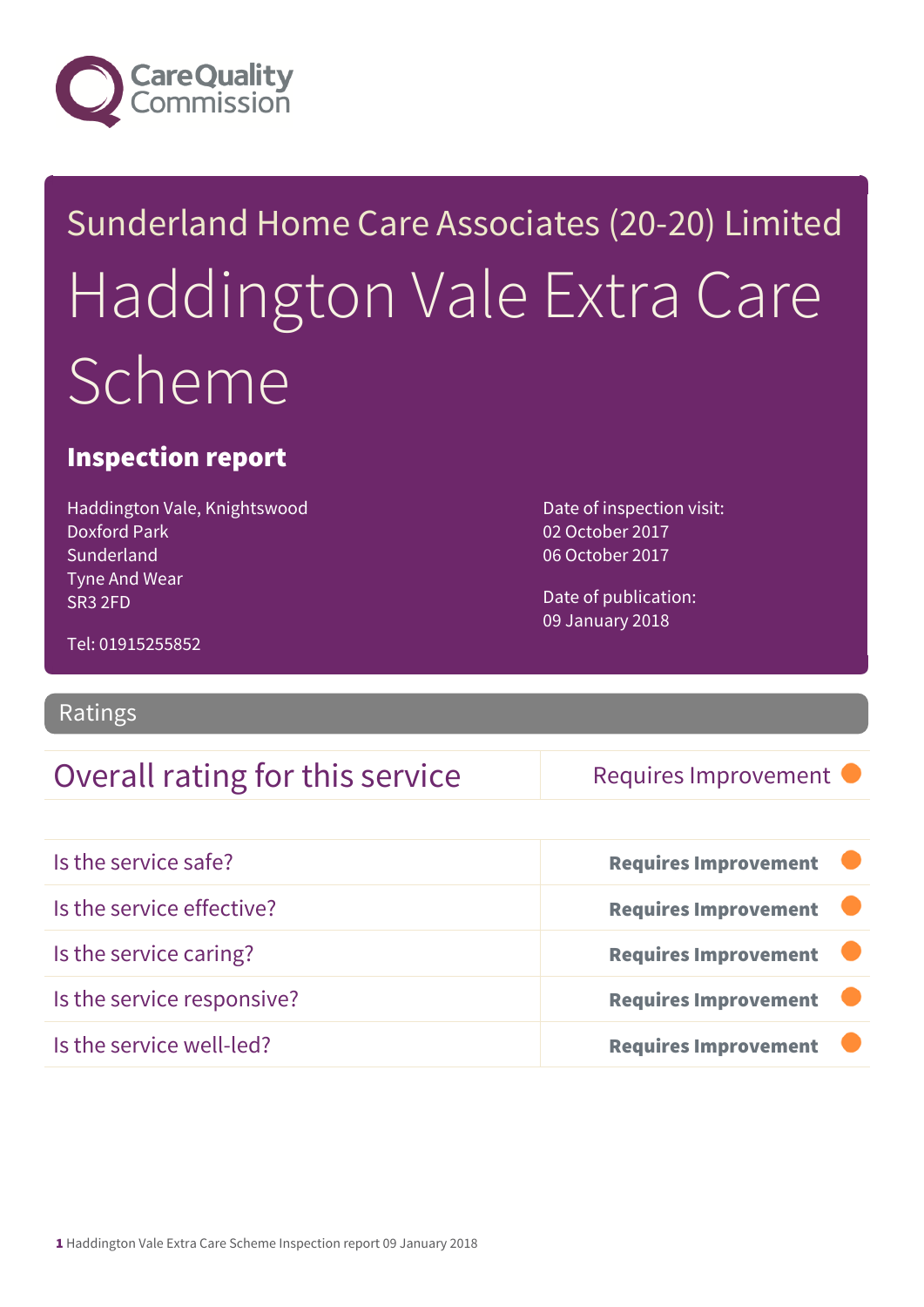### Summary of findings

#### Overall summary

This inspection took place on 2 and 6 October 2017 and was unannounced. Haddington Vale Extra Care Scheme is a domiciliary care provider registered to provide personal care for people living in an extra care scheme. At the time of this inspection 46 people were using the service. This is the first time the service has been inspected.

This service provides care and support to people living in specialist 'extra care' housing. Extra care housing is purpose-built or adapted single household accommodation in a shared site or building. The accommodation is bought or rented, and is the occupant's own home. People's care and housing are provided under separate contractual agreements. CQC does not regulate premises used for extra care housing; this inspection looked at people's personal care and support service. Not everyone using Haddington Vale Extra Care Scheme receives the regulated activity of personal care; CQC only inspects the service being received by people provided with 'personal care'; such as help with tasks related to washing, dressing and eating for example.

The service had a registered manager in place. A registered manager is a person who has registered with the Care Quality Commission (CQC) to manage the service. Like registered providers, they are 'registered persons'. Registered persons have legal responsibility for meeting the requirements in the Health and Social Care Act 2008 and associated Regulations about how the service is run.

We found the service had breached a number of regulations. The provider failed to identify, assess and manage risks to the health and safety of people of using the service. Medicines were not managed safely. Care plans were not specific and lacked detail. We also found that the provider did not have effective quality assurance processes to monitor the quality and safety of the service provided and to ensure that people received appropriate care and support.

The service ensured trained staff were deployed to support people. The provider had a robust recruitment process in place, with staff being fully checked before starting working with people.

There were enough staff employed to carry out all the visits that were required. People told us they were regularly supported by the same team of care workers.

People were supported to maintain good health and access to healthcare professionals.

People were happy with the care and support they received and spoke positively about the staff. People told us they were treated with respect and dignity with staff being kind and caring.

Processes and procedures were in place to ensure people were protected from abuse and harm. Staff spoke confidently about the actions they would take if they thought a person was at risk of harm.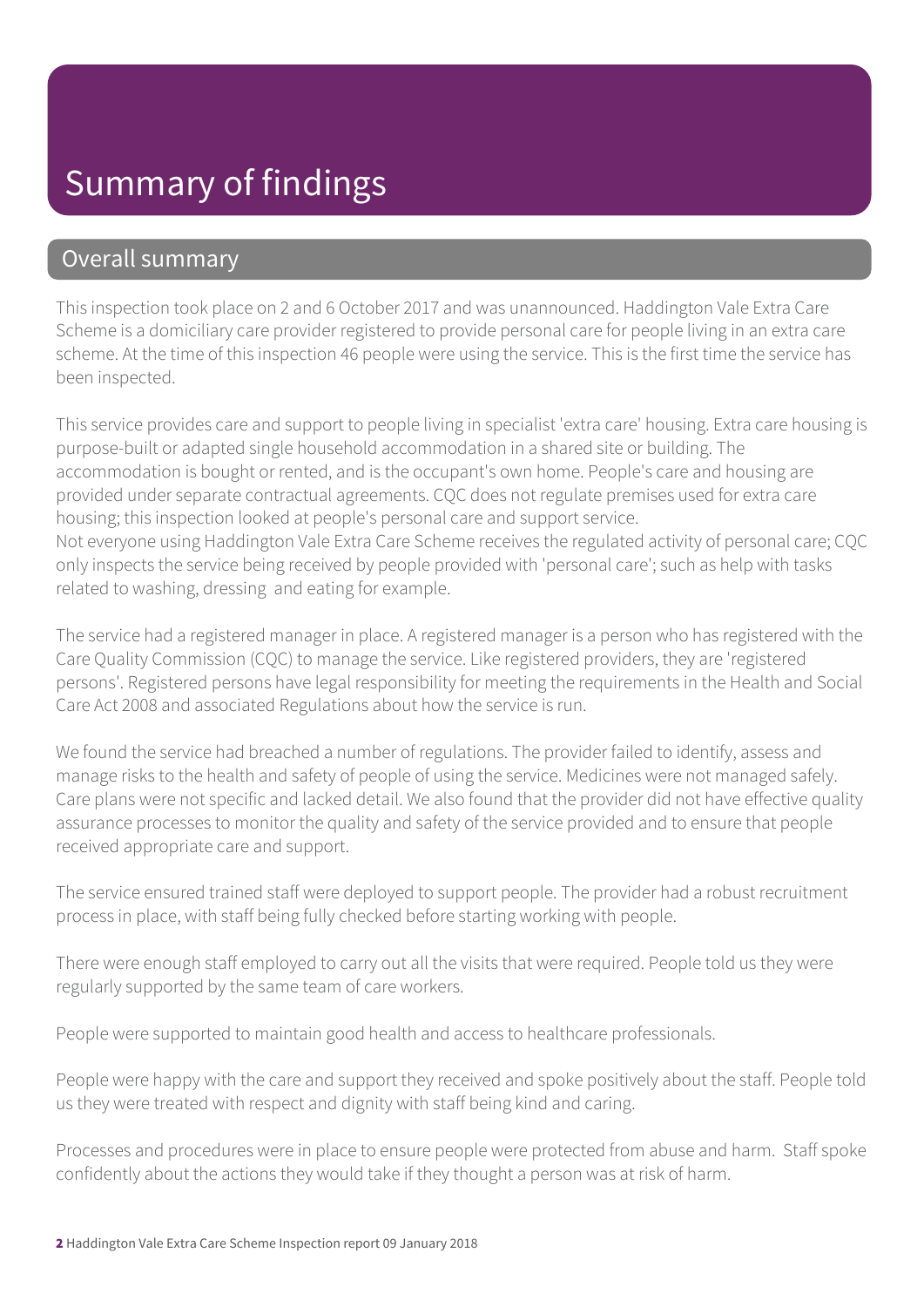People were involved in the decision making about their care and treatment. Feedback was regularly sought from people using the service and staff.

People were not always supported to have maximum choice and control of their lives. Staff supported people in the least restrictive way possible and the policies and systems in the service support this practice.

Staff said they felt supported by the branch and assistant manager. Staff we spoke with confirmed they could raise issues with the management and said they were "approachable".

Following this inspection, we invited the provider to meet with us to discuss our findings and to seek assurances about how they planned to improve the service.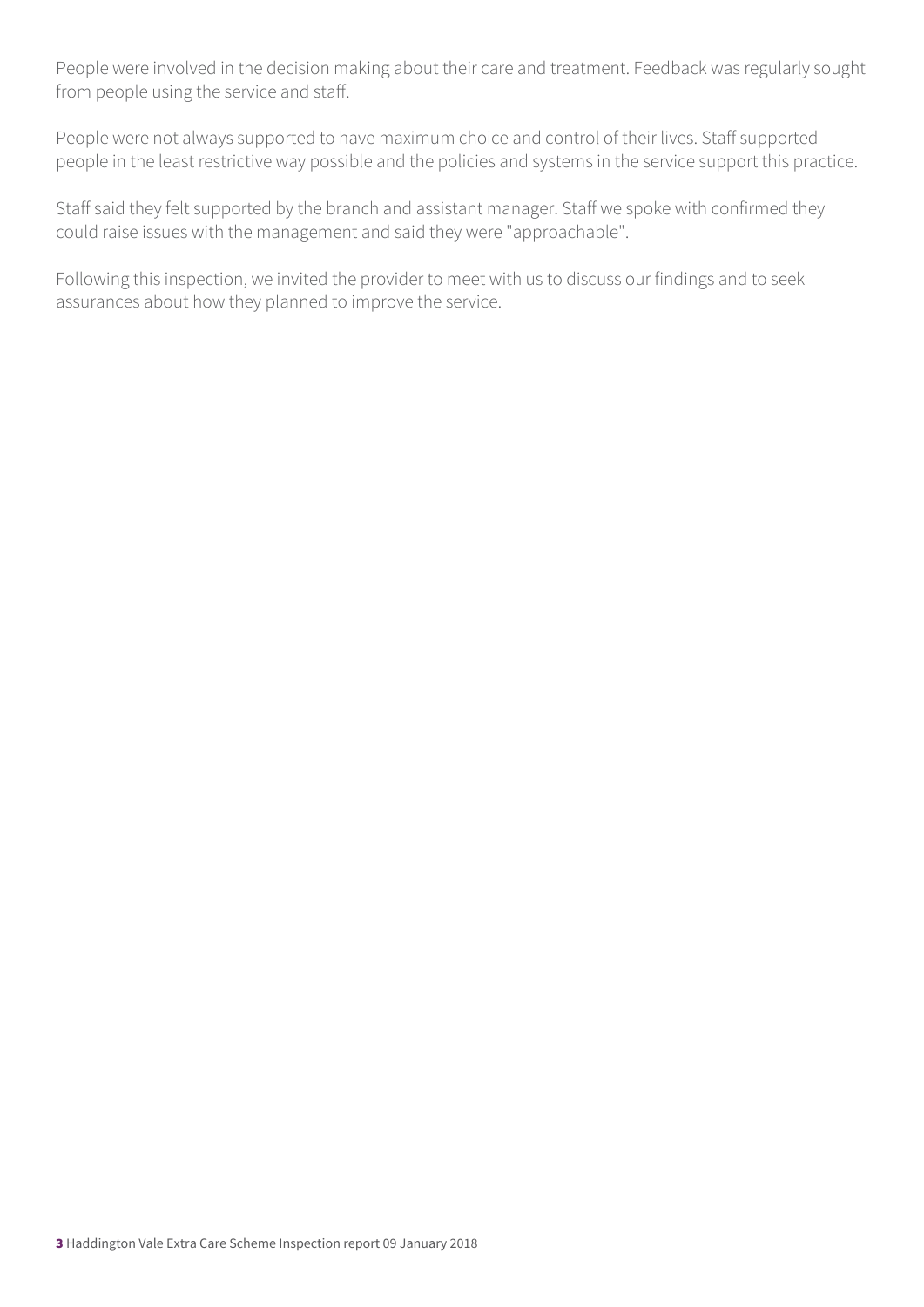#### The five questions we ask about services and what we found

We always ask the following five questions of services.

| The service was not always safe.<br>Risks to people were not always identified and where risks had<br>been recognised these were not fully mitigated against.<br>The service did not ensure medicines were administered in the<br>right way or at the right frequency, in line with the instructions on<br>people's prescriptions. |
|------------------------------------------------------------------------------------------------------------------------------------------------------------------------------------------------------------------------------------------------------------------------------------------------------------------------------------|
|                                                                                                                                                                                                                                                                                                                                    |
|                                                                                                                                                                                                                                                                                                                                    |
|                                                                                                                                                                                                                                                                                                                                    |
| Staff demonstrated a good awareness of safeguarding.                                                                                                                                                                                                                                                                               |
| Is the service effective?<br><b>Requires Improvement</b>                                                                                                                                                                                                                                                                           |
| The service was not always effective.                                                                                                                                                                                                                                                                                              |
| The provider had not completed MCA assessments and 'best<br>interests' decisions for people who lacked capacity to make<br>decisions for themselves.                                                                                                                                                                               |
| Training, supervisions and appraisals were up to date and<br>monitored by the service.                                                                                                                                                                                                                                             |
| People were supported to maintain their diet and hydration.                                                                                                                                                                                                                                                                        |
| Is the service caring?<br><b>Requires Improvement</b>                                                                                                                                                                                                                                                                              |
| The service was not always caring.                                                                                                                                                                                                                                                                                                 |
| People were encouraged to be as independent as possible.                                                                                                                                                                                                                                                                           |
| Staff did not always discuss people in an appropriate manner.                                                                                                                                                                                                                                                                      |
| Staff had not received end of life training.                                                                                                                                                                                                                                                                                       |
|                                                                                                                                                                                                                                                                                                                                    |
| Is the service responsive?<br><b>Requires Improvement</b>                                                                                                                                                                                                                                                                          |
| The service was not always responsive.                                                                                                                                                                                                                                                                                             |
| Care plans were not personalised and did not detail the support<br>staff were to provide.                                                                                                                                                                                                                                          |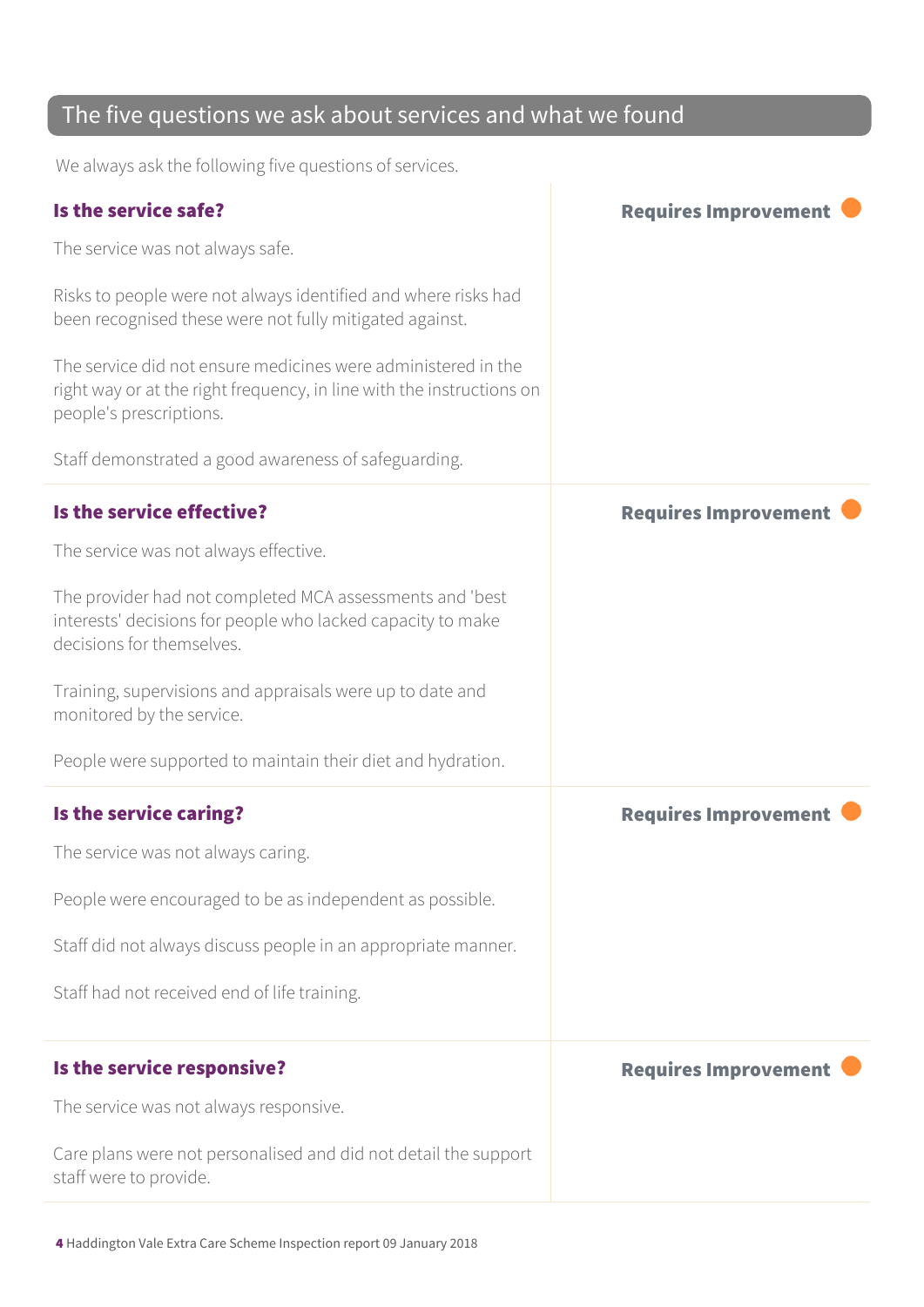| People were involved in all decisions about their care and<br>support.                                                                                                                           |                             |
|--------------------------------------------------------------------------------------------------------------------------------------------------------------------------------------------------|-----------------------------|
| The provider had a system for the recording, investigation and<br>analysis of complaints                                                                                                         |                             |
| Is the service well-led?                                                                                                                                                                         | <b>Requires Improvement</b> |
| The service was not always well led.                                                                                                                                                             |                             |
| The provider did not have effective quality assurance processes<br>to monitor the quality and safety of the service provided and to<br>ensure that people received appropriate care and support. |                             |
| The service had a clear management structure in place. Staff said<br>they were happy working at Haddington Vale.                                                                                 |                             |
| People and staff were encouraged to express their views about<br>the services.                                                                                                                   |                             |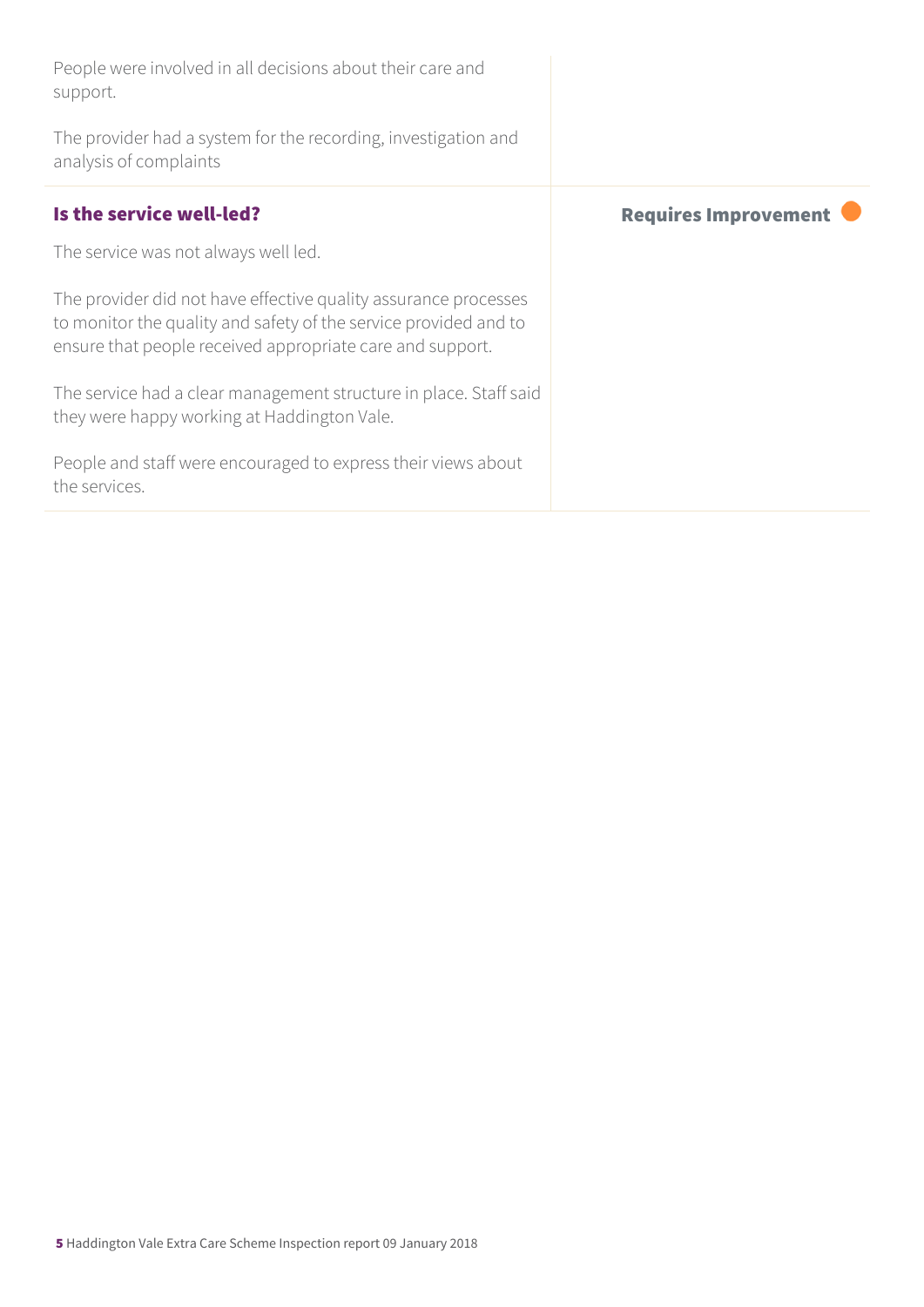

# Haddington Vale Extra Care Scheme

Detailed findings

## Background to this inspection

We carried out this inspection under Section 60 of the Health and Social Care Act 2008 as part of our regulatory functions. This inspection was planned to check whether the provider is meeting the legal requirements and regulations associated with the Health and Social Care Act 2008, to look at the overall quality of the service, and to provide a rating for the service under the Care Act 2014.

This inspection took place on 2 and 6 October 2017 and was unannounced. On the first day the inspection team consisted of one adult social care inspector and an expert by experience. An expert-by-experience is a person who has personal experience of using or caring for someone who uses this type of care service. On 6 October 2017 two adult social care inspectors completed the inspection.

We reviewed other information we held about the service, including any statutory notifications we had received from the provider. Notifications are changes, events or incidents that the provider is legally obliged to send us within the required timescale. Before the inspection, we also contacted the local authority commissioners for the service and the local authority safeguarding team to gain their views of the service provided.

Before the inspection, the provider completed a Provider Information Return (PIR). This is a form that asks the provider to give some key information about the service, what the service does well and improvements they plan to make.

We looked at five care records for people who used the service. We examined documents relating to recruitment, supervision and training records and various records about how the service was managed.

We spoke to eight people who used the service, the registered manager, branch manager, assistant manager, compliance officer and four staff members.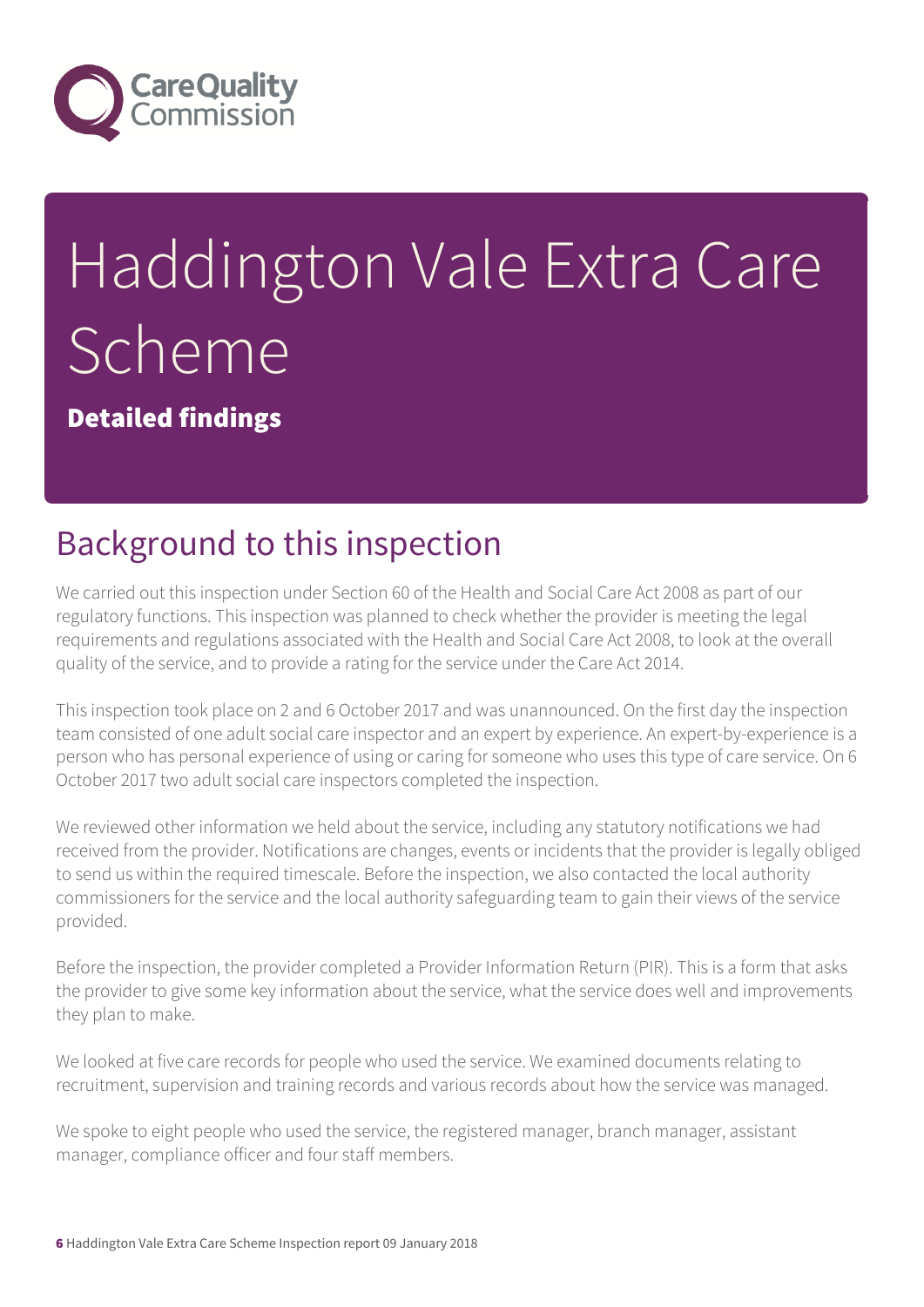#### Is the service safe?

### Our findings

Identified risks were not assessed and managed appropriately. Where risks had been identified these were not fully mitigated against. For example in one person's care plan reference was made to the person having problems swallowing, no choking risk assessment was in place to help staff reduce this risk. When people had changes in their needs risk assessments did not reflect this. For example, an Occupational Therapist had introduced the use of a stand aid sling however the moving and handling risk assessment overall summary reported that person was a low risk which was incorrect and made no mention of the mobility aid.

Medicines were not always managed safely. The service identified the level of support at the initial assessment and a risk assessment was put in place. However changes to person's needs was not reflected in their risk assessment or reported in their visit information. For example staff had reported one person had been disposing of their tablets. We noted this information was not identified as a risk and no changes to the risk assessment had been carried out.

PRN (as required medicines) protocols were not in place. PRN protocols assist staff by providing clear guidance on when PRN medicines should be administered and provide clear evidence of how often people require additional medicines such as pain relief medicines. We found people's medicines were not always administered in line with the directions on their prescription. For example one person's pain relief medicine required to be taken at every four to six hours. We saw this had not happened and some medicines were taken with a shorter gap of four hours, one being only two hours and twenty minutes.

We discussed this matter with the branch manager who advised they would look into the matter. They also advised that PRN protocols were to be introduced but were not in place during our inspection.

This was a breach of Regulation 12 Health and Social Care Act 2008 (Regulated Activities) Regulation 2014.

The branch manager told us staffing levels were set by the needs of the people using the service. The service ensured it had the right mix of staff to support people's needs. People we spoke with did not raise any concerns about the staffing levels. One person told us, "They come on time." Another person said, "I get the same carers they are a lovely bunch." One staff member told us, "Because we are located in the building people know us better. I know people have certain calls but I don't mind popping up to support them downstairs to an activity." The branch manager told us, "We are in early so if anyone is sick I or [an assistant manager] can support people. We can also use staff from our other services."

People told us they felt safe at Haddington Vale. One person commented, "Feel very safe" and "Would be in a sorry state without them". Another person said, "My family are happy I'm here."

The provider had systems in place to make sure people were protected from abuse and harm. However not all concerns were fully investigated. The provider had recently employed a compliance officer who had created and introduced a new safeguarding audit which analysed the safeguarding concerns identifying trends. The branch manager advised all new safeguarding concerns will have a written investigation and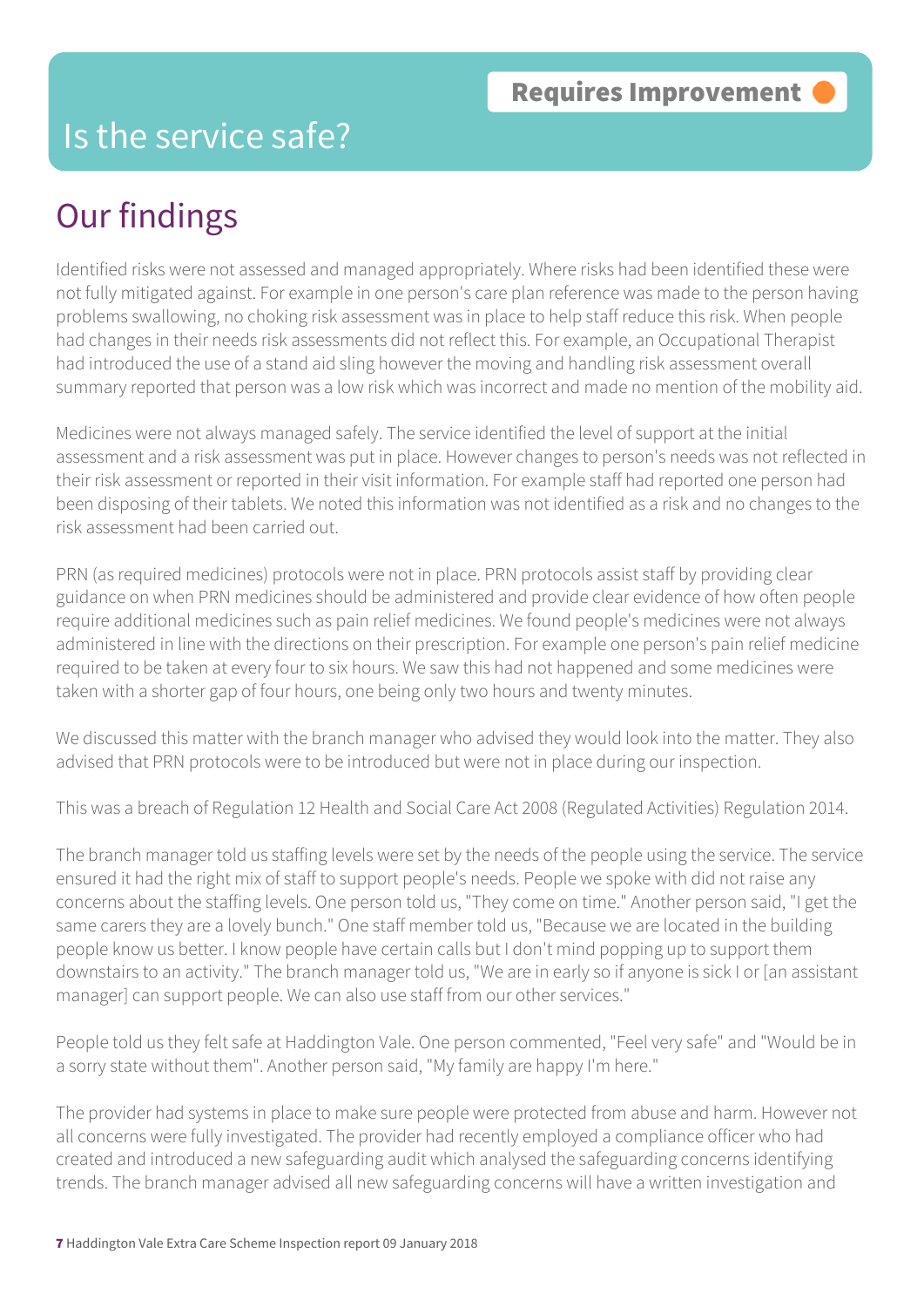conclusion. Staff had completed safeguarding training and were able to describe confidently what action they would take if they had safeguarding concerns.

The provider operated a safe and robust recruitment process. Pre-employment checks were conducted including obtaining full employment history, checks on identification, references from previous employers and Disclosure and Barring Service (DBS) checks. DBS checks help employers make safer recruitment decisions and help to prevent unsuitable people from working with vulnerable adults. The provider had also asked staff to sign up to the DBS update service. The update service lets employers check the status of an existing DBS certificate. This means the provider had access to current information ensuring people remained safe.

A business continuity plan was in place to ensure people would continue to receive care following an emergency. This described potential issues such as lack of staff and had solutions readily in place.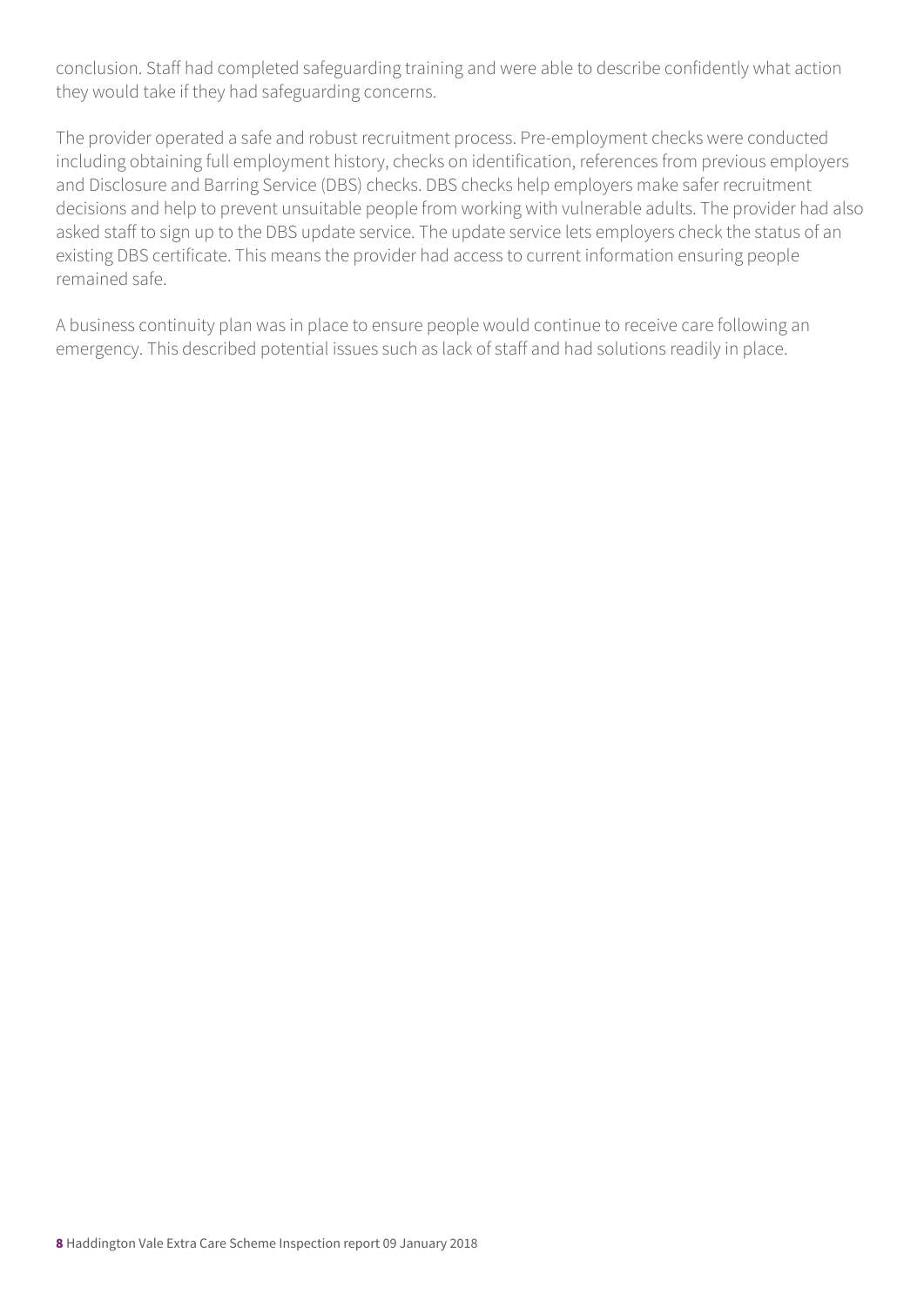#### Is the service effective?

## Our findings

The Mental Capacity Act 2005 (MCA) provides a legal framework for making particular decisions on behalf of people who may lack the mental capacity to do so for themselves. The Act requires that as far as possible people make their own decisions and are helped to do so when needed. When they lack mental capacity to take particular decisions, any made on their behalf must be in their best interests and as least restrictive as possible.

The manager advised a number of people were living with dementia and had varied levels of capacity. We did not see evidence of MCA assessments and subsequent 'best interests' decisions being carried out for people who lacked capacity to make decisions for themselves. This meant records did not consistently show which decisions people could make for themselves, and which decisions needed to be made on their behalf in their best interests.

This was a breach of Regulation 11 Health and Social Care Act 2008 (Regulated Activities) Regulation 2014.

The provider offered a training programme which included moving and handling, safeguarding, dementia care, mental capacity act, medicines and first aid. Staff we spoke with told us were positive about the training available. One staff member, "I think the training is good, if I was lacking in an area I would ask." The branch manager told us that they had identified a number of people with diabetes so the service was currently looking at specific training and developing risk assessments and care plans in relation to supporting people with this condition more effectively.

Supervision and appraisals were up to date. The branch manager advised staff received six supervisions a year and an appraisal annually. Supervisions were conducted by the branch manager and assistant manager. Staff confirmed they regularly took part in supervisions and appraisals. One staff member said, "Supervisions give us a chance to have a chat, I feel listened to."

Staff supported people by preparing meals or supporting people to the communal dining room. One person said, "They look after me well." Another person told us, "They are very helpful." Care plans did not describe the support people required with eating and drinking, including any risks associated with their nutrition. For example, one person's plan stated, "Support [Person] with tea/snack and encourage fluids." We discussed this with the branch manager. They stated, "People tell staff what they want doing." We discussed occasions when people living with dementia might not be able to advise staff and the importance of capturing people's wishes and preferences.

The majority of people organised their own, or were supported by family members to gain access to healthcare professionals. The branch manager told us they supported people and their families to get support from the correct service. We noted in one person's daily records a staff member had made reference to a mark on the person face and to keep an eye on it. When we consulted the accidents and incidents and daily handover records we found no record of this concern being passed on. We discussed this matter with the branch manager who advised that although the person had capacity the matter should have been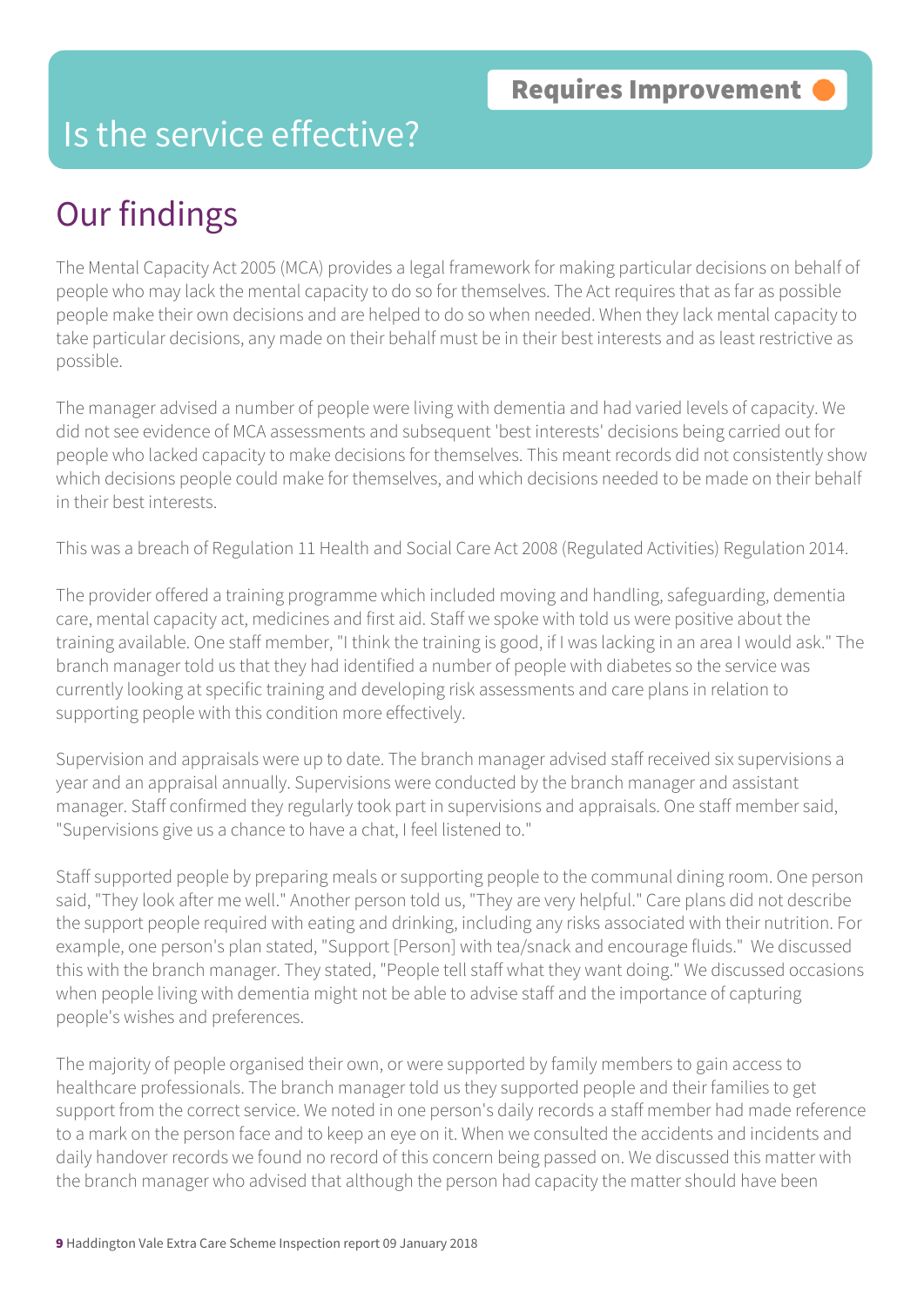documented including what, if any, action staff had taken in response.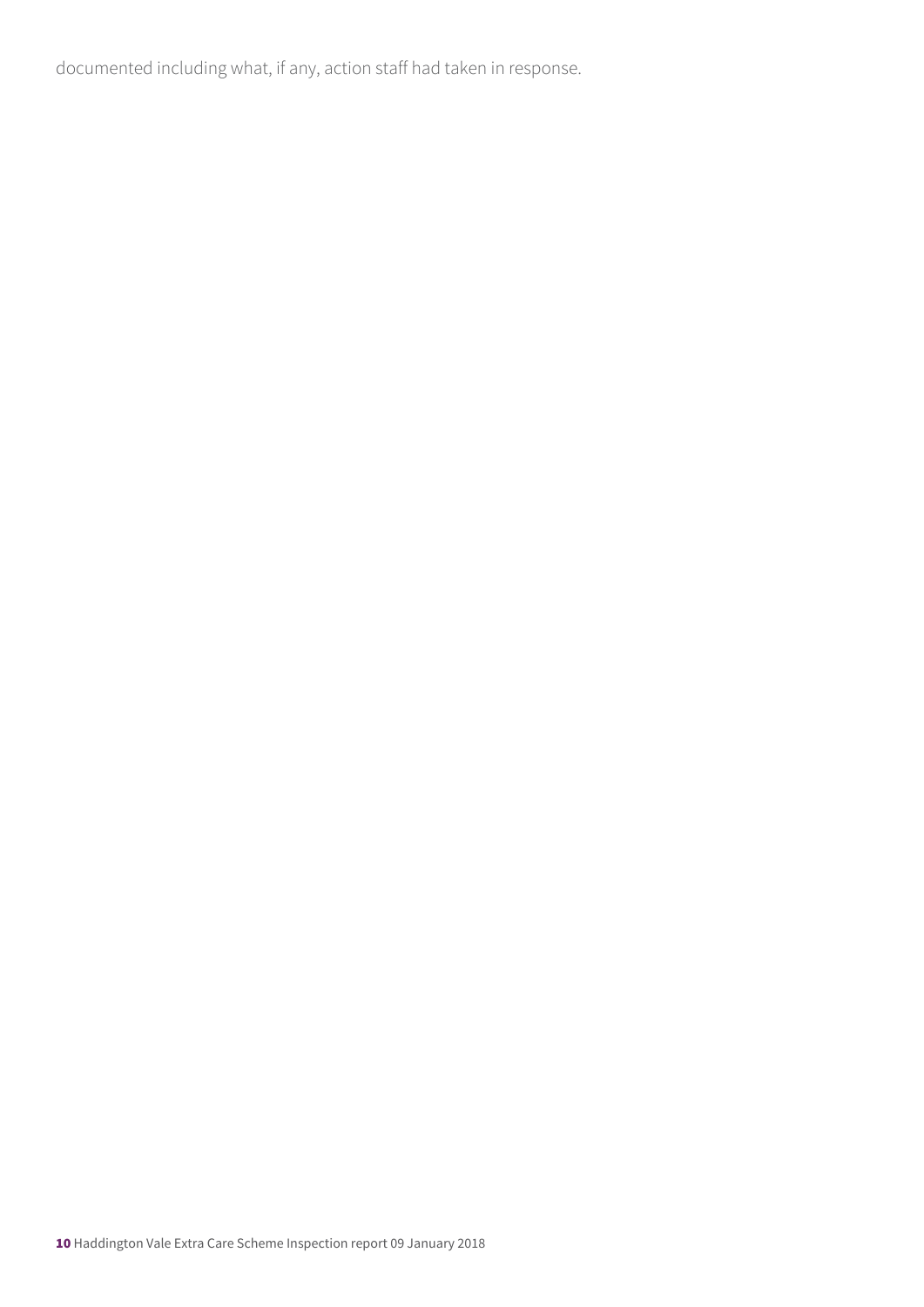#### Is the service caring?

## Our findings

People we spoke with told us they were happy with the service. One person said, "They treat me like a princess." Another person said, "Brilliant, the carers are brilliant I can't speak more highly of them. They only do good things."

We noted in the office a noticeboard which had recorded showers/baths then numbers. We enquired what the numbers referred to. The branch manager advised that the numbers referred to people requiring support and due to confidentiality they used the room numbers. We questioned this recording of information and the branch manager reassured that people were not commonly referred to by room number. On the second day of our inspection we witnessed staff members discussing people by their room number rather than name. The branch manager advised the matter would be discussed with all staff.

People were encouraged to be as independent as possible. One person told us, "I have my independence here. I can do what I wish but I know they carers are there if I need them." Another person said, "I do most of it myself but the girls help me when I struggle."

People spoke positively about the care and support their received. No one we spoke with raised any concerns about missed calls or rushed calls. One person said, "I really like the girls, some sit and have a chat." Another person said, "They let me know if they are a little late but I know they are coming."

People told us about the importance of having the same staff. One person said, "I know the girls who come to see me." Another person told us, "We have a lovely relationship with the staff and they are always laughing together." We observed staff members engaging with people in the communal areas as they went about their duties and on their breaks. Staff were able to tell us about people's families and their life stories.

Staff treated people with respect and dignity. One person told us, "They explain everything to me as they are doing it and always come straight away if I have to use my button." Another person said, "Carers treat me with dignity." Staff were able to describe how to maintain people's privacy and dignity. One staff member said, "I always ask the person for permission before supporting them, I try to make them comfortable." Another staff member told us, "Everyone is different. [Person] prefers older carer so we try to get the older staff."

We found that staff explored people's wishes with regards to end of life care. This was done as part of an initial care assessment and asked questions regarding people's end of life plans. The branch manager told us they wished to expand on the delivery of the support the service offered in this area and two staff members had expressed a desire to complete specific training in end of life care. The service also promoted 'Let's talk about it- Dying Matters.' This is a programme encouraging people to create their own individual end of life plan to ensure their final wishes are captured and respected.

The registered manager advised that no one was currently using the service of an independent mental capacity advocate (IMCA). The service clearly displayed local advocacy services in their service user guide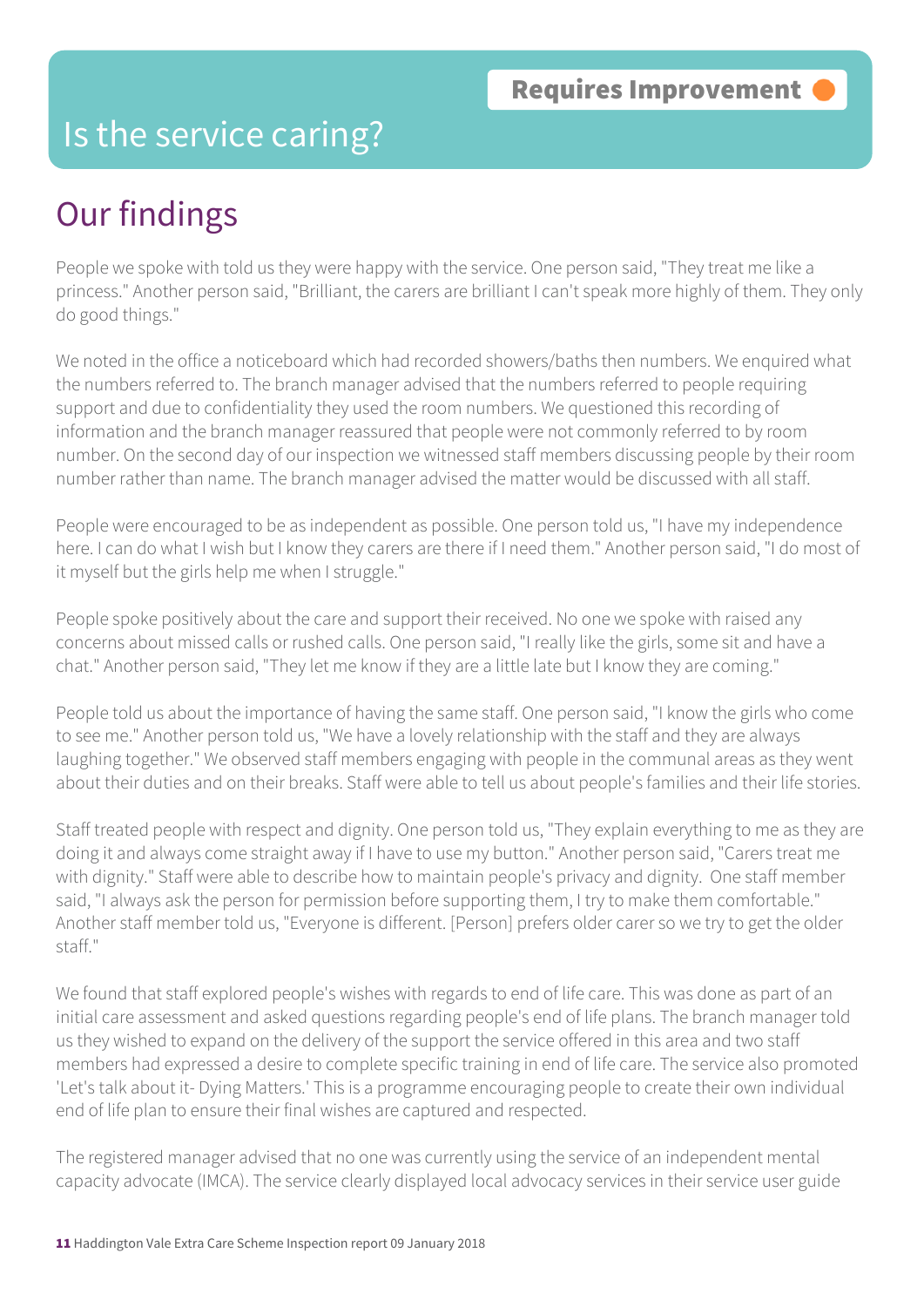which people received when they started receiving care at Haddington Vale.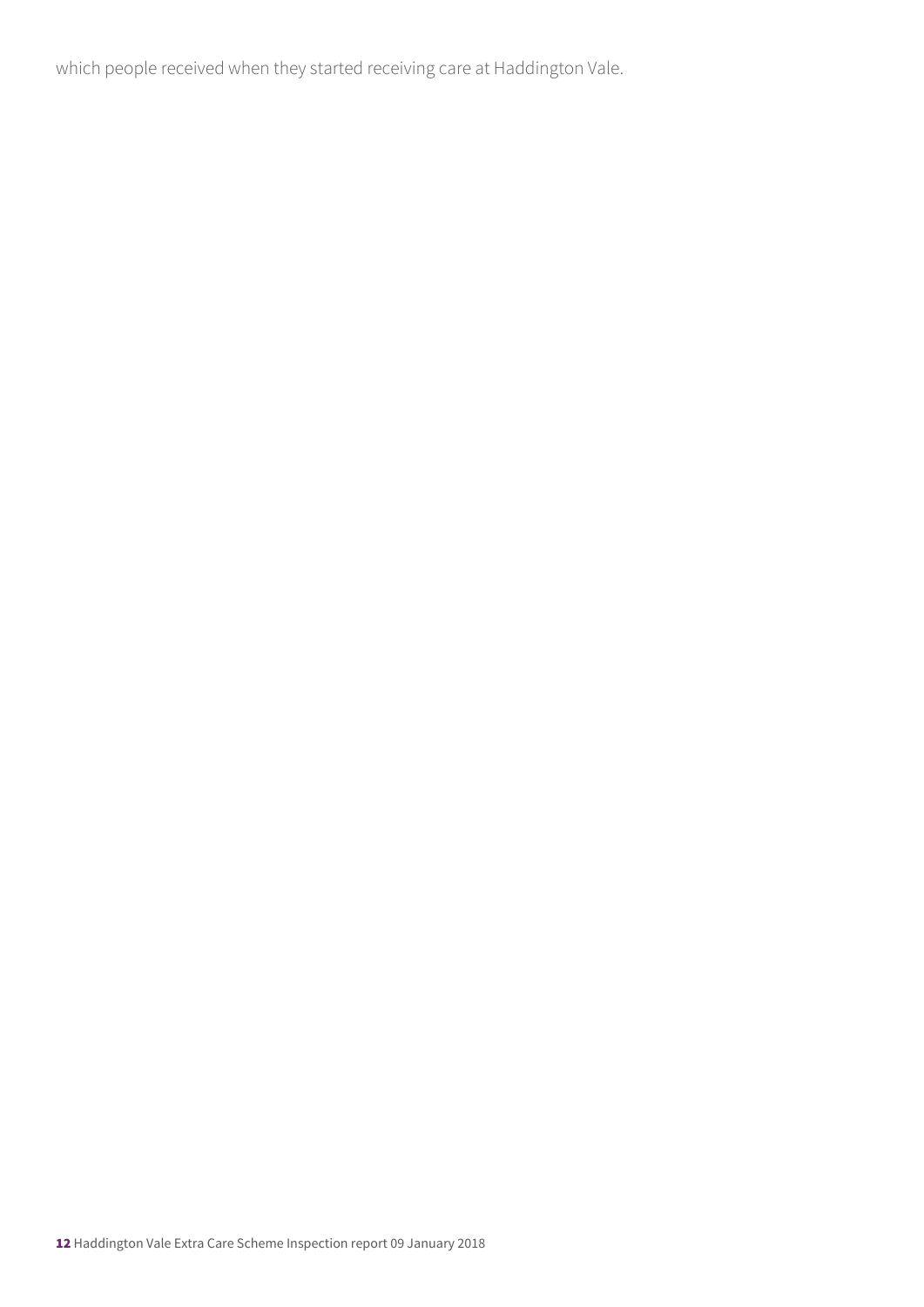#### Is the service responsive?

## Our findings

Care records comprised of an individual person centred care plan, risk assessments and a daily visit record. The individual person centred care plan had questions which were based on what the person could do for themselves, for example, "Can you dress yourself?" "Do you have problems with your bladder?" and "Can you manage the stairs?" Answers gathered were yes or no with a basic response for example, "Requires support from two staff."

This information was then transferred to daily visit record which detailed tasks to be completed during visit. These comprised of a couple of short directions for staff to follow and every day was the same. For example, [Person] will be in the lounge on arrival" and "Encourage [Person] with fluids." There was no information on how care workers were to support people or details about people's preferences and how they wished to be supported.

We noted the individual person centred care plan asked if the person required an interpreter or signer however it did not enquire if the person preferred any other type of communication for example flash cards of images or easy read format. One person had a visual disability and another person had difficulty with hearing we noted this information was not mentioned in their daily visit record. Care records were not specific and contained very little detail. We discussed the issues we identified with the branch manager who advised us that the care plans were being currently reviewed.

The service had conflicting information in regard to people's records of Do Not Attempt Cardiopulmonary Resuscitation" (DNACPR). It was not clear who had a DNACPR in place and if it was in date. The branch manager told us, "Families usually have them in the room." We discussed the importance of staff being aware of people's wishes and the branch manager advised they would review their process of gathering and monitoring of information. This meant staff did not have access to up to date information about how people should be supported and cared for.

Care records outlined the level of support a person required with their medicines but did not report on how the person liked to take their medicines. Daily visit information stated, "Check MAR chart and prompt meds, "and "Level three medication prompt."

This was a breach of Regulation 9 of the Health and Social Care Act 2008 (Regulated Activities) Regulations 2014.

The provider had a complaints procedure which was included in the service users' guide given to people at the start of their care package. This outlined how a complaint would be investigated and the timeframes for actions to be completed.

People we spoke with told us they had no complaints about the care and support provided. One person said, "No complaints, lovely girls all of them." Another person said, "I would just tell them if something was wrong." Staff supported people downstairs to take part in activities arranged by the housing provider.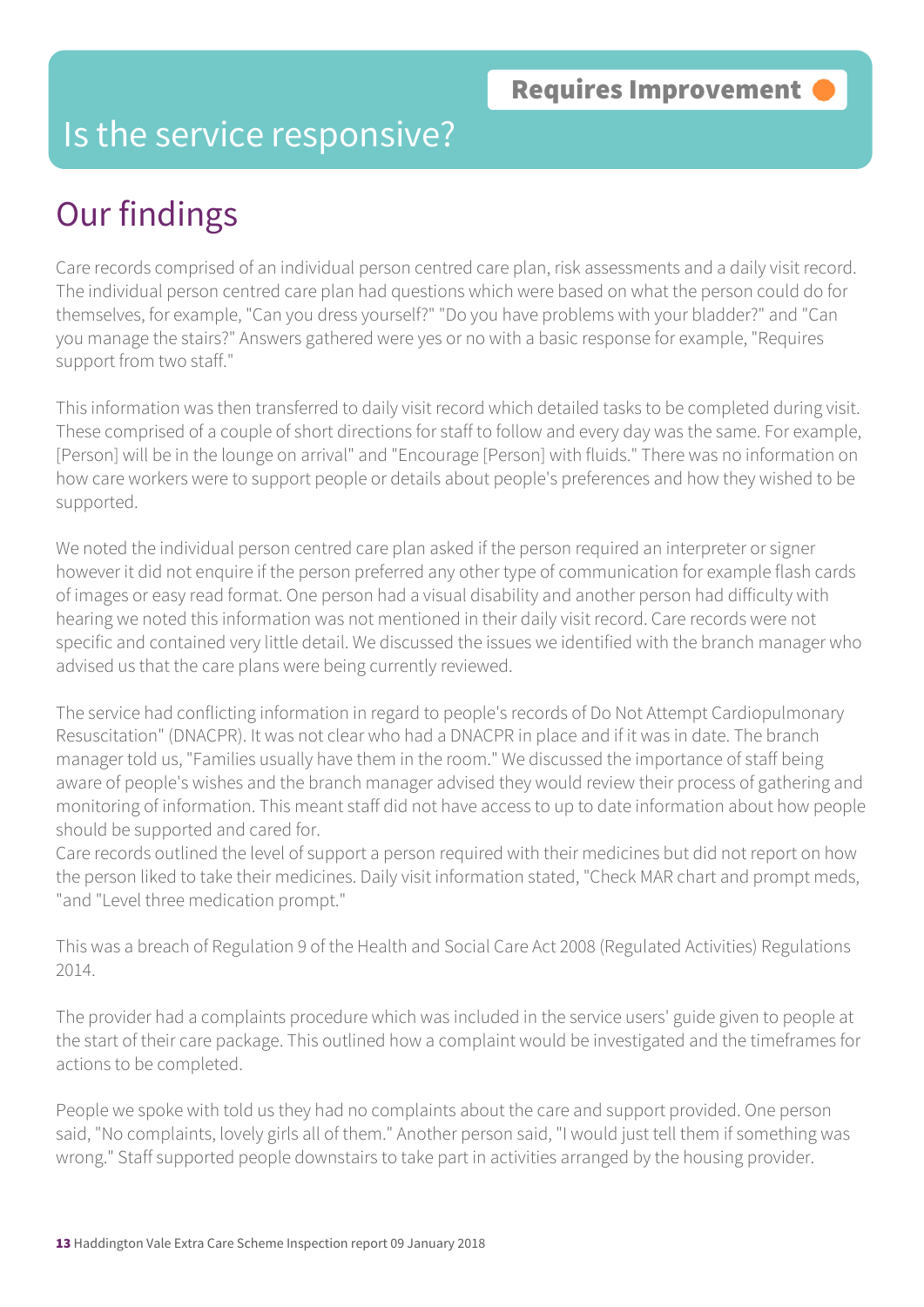#### Is the service well-led?

## Our findings

The provider did not have effective systems to ensure it was able to monitor and assess the quality of their service. A compliance officer had recently been recruited. Although they had only been in place a short time they had implemented a series of quarterly audits. These included accidents and incidents, care planning and safeguarding. Information was analysed and any points were given as actions to be completed with nominated individuals responsible for their completion. For example the accident and incidents audit identified that the accident book was not capturing enough information. The action point was for the issue to be discussed at the next staff meeting and introducing a new accidents log.

We found that the issues we identified during our inspection were not recognised or always picked up within the quality monitoring systems employed. For example the lack of risk assessments, no evidence of MCA assessments and 'best interests' decisions being carried out and the lack of information in regard to people's records of DNACPR. A care plan audit had recently been introduced however we questioned its effectiveness. Care plans where we had identified issues had been through the auditing process and the issues had not been highlighted .

Whilst the service had acknowledged the need for improvement within its care plans, we noted audits had still not identified the issues we had discovered in relation to care planning and assessment. We questioned the effectiveness of the new audit with the manager. They told us it had only been in place a short time. The service had an established management structure. The registered manager was responsible for four services including Haddington Vale. A dedicated branch manager was in place with an assistant manager and both also managed another local service.

This was a breach of Regulation 17 Health and Social Care Act 2008 (Regulated Activities) Regulations 2014

The branch manager told us they felt totally supported by the registered manager. The branch manager told us, "I have an open door policy, I am here or [assistant manager] is here for staff to chat to." We saw both the branch manager and assistant were readily available to support people and staff. We noted a strong sense of comradery between care staff and management. Staff members we spoke to told us they were happy working at Haddington Vale. One staff member said, "I feel supported by the manager, I can go to them for anything." Another staff member said, "I enjoy working here." The assistant manager said, "We are about the service so if needed we can lend a hand." Care staff told us they felt well supported by the manager and she and the assistant manager were approachable.

Staff had structured opportunities to share information and give their views about people's care. The branch manager told us staff meetings were held regularly but the service had only begun recording the outcomes. In September's meeting we saw a number of areas were discussed including clients, health and safety, training and care plans.

The service had recently gathered the views of staff via their staff survey. We saw the question, "Are you informed about the needs, choices and preferences of the people you provide care to?" 86% said yes.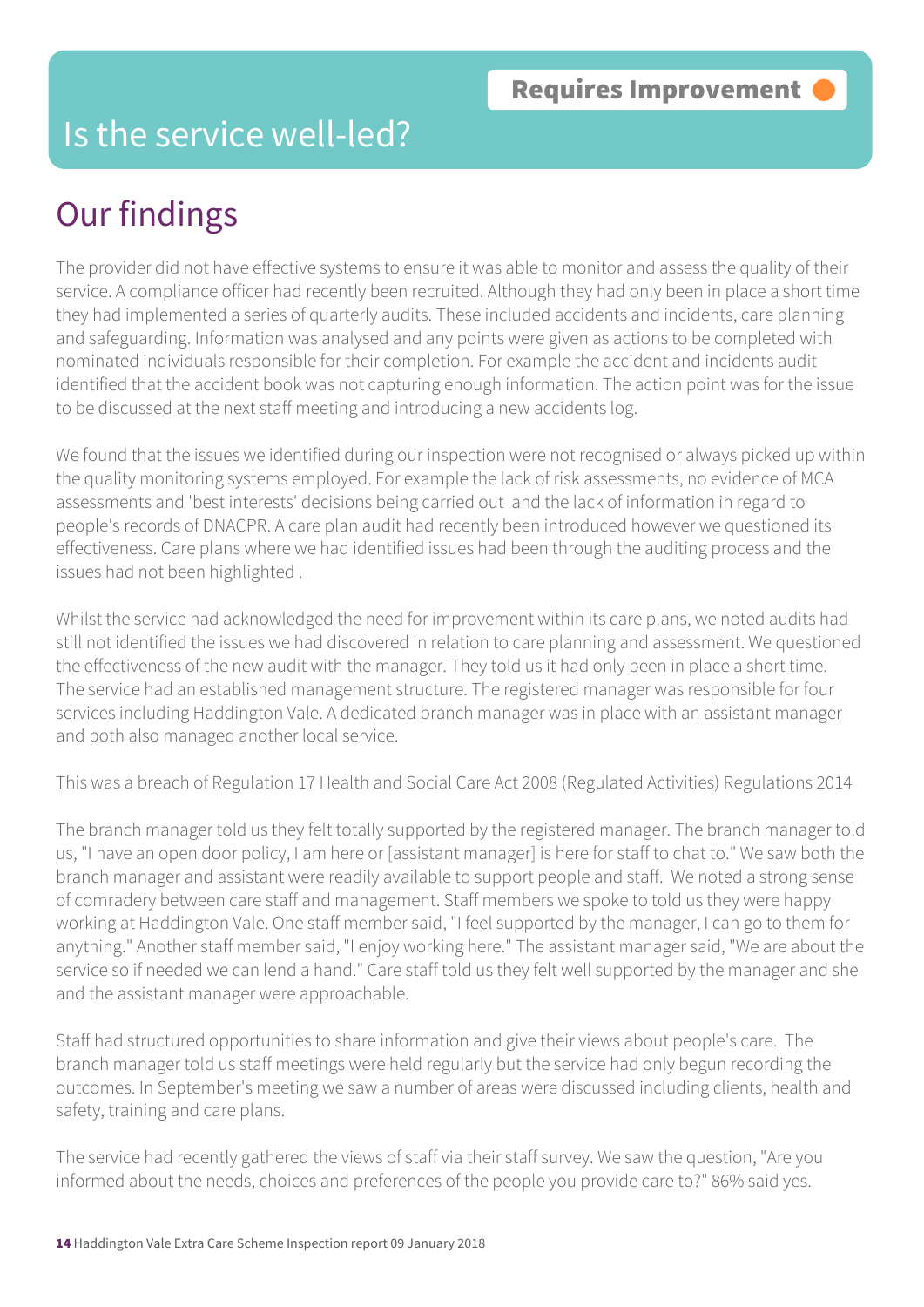Following the survey the service developed actions to be completed including for staff to review care plans.

People were regularly asked to give feedback on the service they received. We saw the service issued monitoring and quality assurance questionnaires and people's comments were positive.

The registered manager has notified the Care Quality Commission of all significant events which have occurred in line with their legal responsibilities.